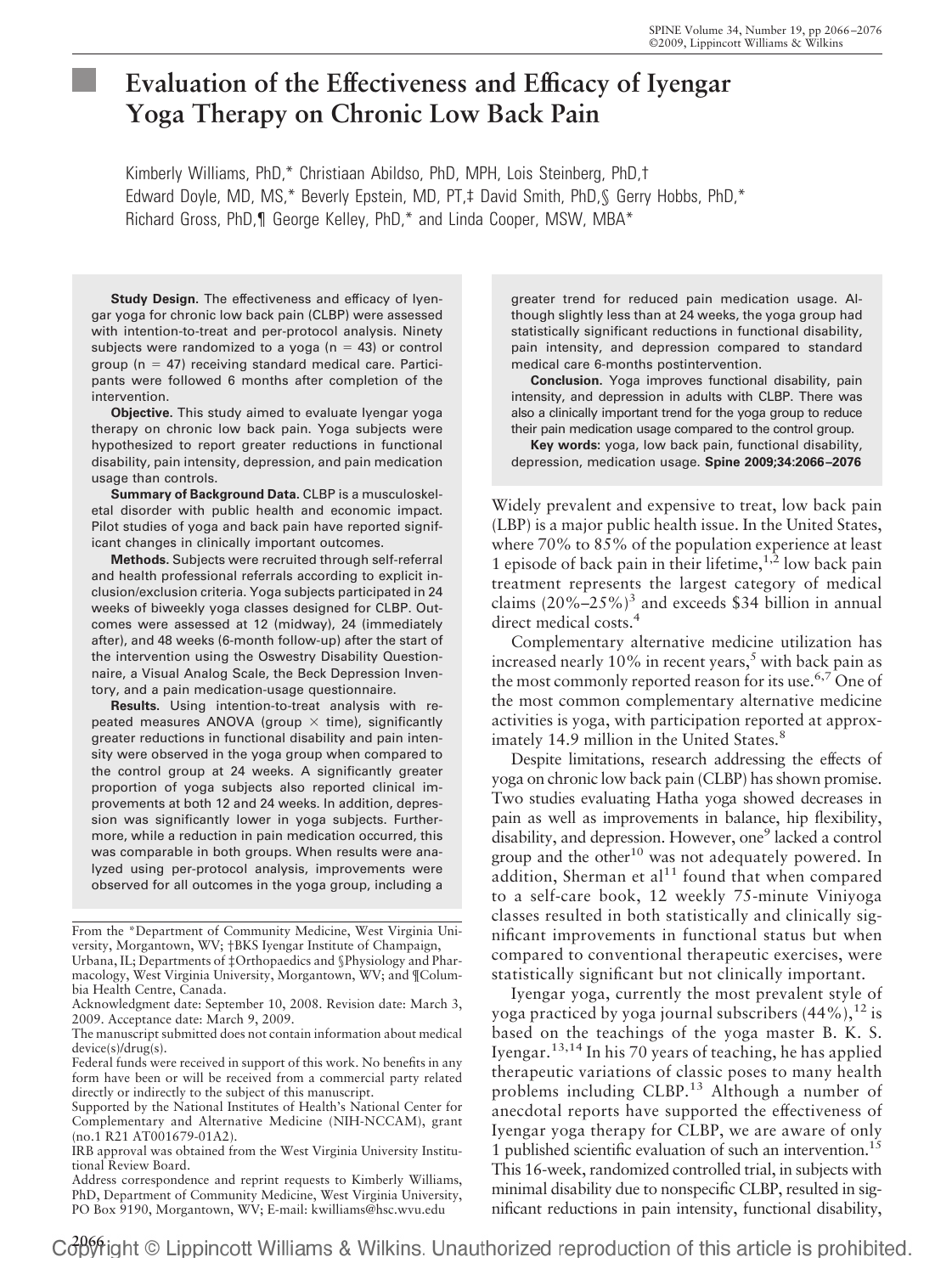

Figure 1. Participant flow through the randomized trial.

and self-reported pain medication usage in the yoga group compared to an educational control group.<sup>15</sup>

The purpose of this study was to assess the effectiveness and efficacy of a 24-week Iyengar yoga intervention in comparison with standard medical care (SMC). It was hypothesized that when compared to a control group of subjects receiving SMC and monthly follow-up calls, subjects receiving Iyengar yoga therapy for CLBP would have greater improvements in pain-related outcomes including functional disability, pain intensity, depression, and pain medication usage.

## ■ Materials and Methods

#### *Participants*

Approval was obtained from the West Virginia University Institutional Review Board and the study proceeded as outlined in Figure 1. Initial eligibility was determined during a telephone interview. Study inclusion and exclusion criteria are listed in Table 1.

If initially eligible, individuals were scheduled for screening. This included the processing of informed consent, completion of a battery of questionnaires and assessments, and a studyphysician assessment, including a medical history review, medical usage interview, and physical examination. Using a studydeveloped evaluation protocol, the physician screening evaluation primarily focused on establishing a definite musculoskeletal condition as the basis for LBP.

Eligible participants were given envelopes with randomly generated group assignment and enrolled in 1 of 4 cohorts of 20 to 28 participants each. Participants signed study informed consent and Protected Health Information (PHI) release forms. Study staff conducted baseline assessments and gave participants 14 consecutively numbered VAS scales to complete daily and return via stamped, self-addressed envelopes. Participants were asked to return at 12 (midway), 24 (immediately after), and 48 weeks (6-month follow-up) after the start of the intervention to complete similar assessment instruments with a research assistant blinded to the participants' group assignment.

#### *Yoga Group*

The yoga group participated in 24 weeks of yoga consisting of twice weekly, 90-minute classes in a fully equipped yoga studio led by a Certified Iyengar yoga instructor and 2 assistants with experience delivering yoga therapy to persons with CLBP. Four cohorts of 9 to 16 subjects began every 3 to 6 months. The yoga therapy was developed in collaboration with 2 senior Iyengar teachers and approved by B. K. S. Iyengar (Table 2) (see Supplemental Digital Content 1, http://links.lww.com/BRS/A385, Supplemental Digital Content 2, http://links.lww.com/BRS/A386 and Supplemental Digital Content 3, http://links.lww.com/BRS/A387). Participants were also directed to practice 30 minutes of yoga at home on nonclass days and were supplied with props, a DVD, and an Iyengar yoga instruction manual with photographs and instructions. Compliance was measured by taking attendance at class and by subjects' weekly reports on duration and frequency of their home practice.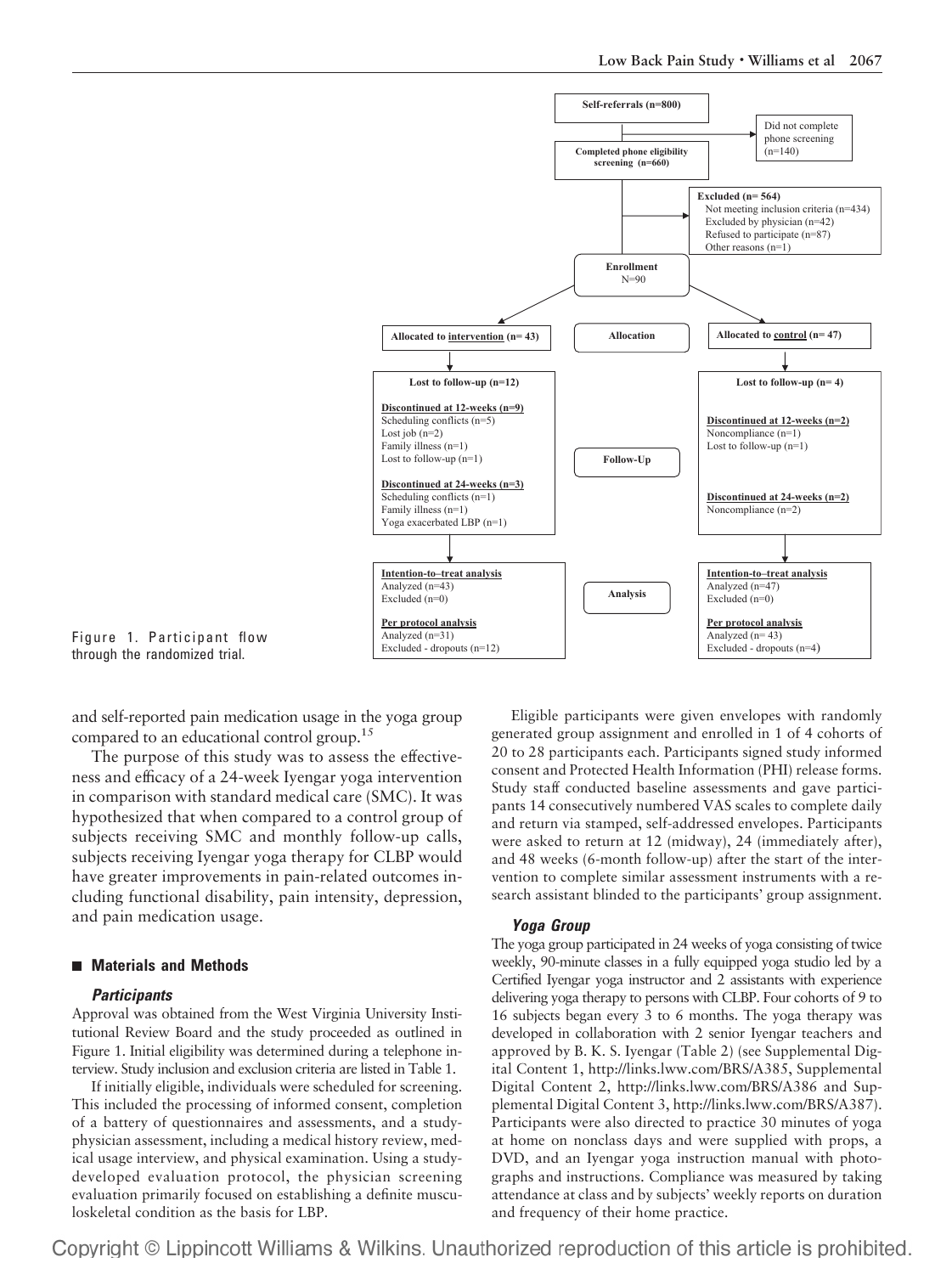## **Table 1. Study Inclusion and Exclusion Criteria**

| Inclusion                                                                                    | Exclusion                                                                                             |
|----------------------------------------------------------------------------------------------|-------------------------------------------------------------------------------------------------------|
| Age 18-70                                                                                    | TBP due to:                                                                                           |
| Live within 1 hour drive of Morgantown                                                       | Spinal stenosis with pseudoclaudication                                                               |
| Insured by a participating provider                                                          | Abdominal or spine tumors                                                                             |
| English speaking                                                                             | Spinal infection                                                                                      |
| BMI < 37                                                                                     | Osteoporosis with vertebral fractures                                                                 |
| LBP with symptoms persisting for $>3$ mo                                                     | Ankylosing spondylitis                                                                                |
| ODI score 10-60                                                                              | Spondylolisthesis w/radiculopathy                                                                     |
| VAS score of 3-8 cm                                                                          | Structural kyphosis or scoliosis                                                                      |
| Ability to get up and down from the floor and rise to a standing position without assistance | Radicular pain with weakness or loss of reflexes<br>Failed back syndrome                              |
| Agree to not get chiropractic treatment, massage therapy, Pilates, or acupuncture or to      | Other conditions:                                                                                     |
| participate in any other yoga program                                                        | Pregnancy                                                                                             |
| If randomized to yoga therapy group, agree to:                                               | Presurgical spine candidates                                                                          |
| Attend at least 20 of 24 wk                                                                  | Actively undergoing cancer treatment                                                                  |
| Attend at least 40 of 48 classes                                                             | Confirmed fibromyalgia                                                                                |
| Practice at home for 30 min on nonclass days                                                 | Abdominal hernia                                                                                      |
|                                                                                              | Compromised cardiopulmonary system                                                                    |
|                                                                                              | Major depression (BDI-II score $\geq$ 20)                                                             |
|                                                                                              | Substance abuse issues                                                                                |
|                                                                                              | Widespread neurological disorder                                                                      |
|                                                                                              | Currently involved in litigation or have open                                                         |
|                                                                                              | workers' compensation case concerning LBP<br>practiced yoga $1 \times$ /wk for $\geq 3$ months within |
|                                                                                              | last year                                                                                             |

## *Control Group*

Participants in the control group continued self-directed standard medical care (SMC). No attempt was made to regulate treatment received, but information about the individual's medical care and pain medication use was collected during monthly phone calls. Control participants adherent to study requirements were "wait-listed" and offered the yoga classes 6 months after the conclusion of the study.

## **Table 2. List of Yoga Intervention Postures**

| With lower legs on chair seat              |                                                |
|--------------------------------------------|------------------------------------------------|
|                                            | <b>Brick</b>                                   |
| Knees supported by bolster                 | No brick                                       |
| Blanket channel under trunk, legs straight | Urdhva hastasana                               |
| Savasana prone                             | Feet hip width apart                           |
| Supta padangusthasana II prone             | Feet together                                  |
| Supta tadasana                             | Utthita padmasana                              |
| Supta urdhva hastasana                     | Support of upper wall rope                     |
| Supta padangusthasana I and II             | Chair for raised leg                           |
| Bent knee                                  | Utthita hasta padasana*                        |
| Straight leg                               | Parsva hasta padasana*                         |
| Supta pavanmuktasana                       | Utthita parsvakonasana*                        |
| Urdhva prasarita padasana at the wall      | Utthita trikonasana*                           |
| Weight on feet                             | Virabhadrasana II*                             |
| No weight on feet                          | Ardha chandrasana*                             |
| Pavanmuktasana-over bolster on 2 chairs    | Prasarita padottanasana                        |
| Parsva pavanamuktasana-over bolster while  | Over bolster on 2 chairs                       |
| Seated on chair                            | Hands on blocks                                |
| Utthita hasta padangusthasana I and II     | Parsvottanasana                                |
| Bent knee                                  | Lower wall rope traction hips                  |
| Straight leg                               | Hand on chair back                             |
| Ardha uttanasana                           | Parivrtta trikonasana*                         |
| Over support with double traction          | Bharadvajasana-seated on chair                 |
| Hands to wall                              | Utthita Marichyasana                           |
| Uttanasana                                 | Dandasana                                      |
| Hands to blocks, concave                   | Seated on chair, hold upper wall ropes         |
| Head down, hold elbows                     | Seated on bolster, strap around the feet       |
| Adho mukha svanasana                       | Marichyasana III                               |
| Upper rope                                 | Seated on bolster                              |
| Lower rope                                 | Arm does not cross over the bent leg           |
| Hands to wall                              | Arm crosses over bent leg                      |
|                                            | Adho mukha virasana-with bolster under abdomen |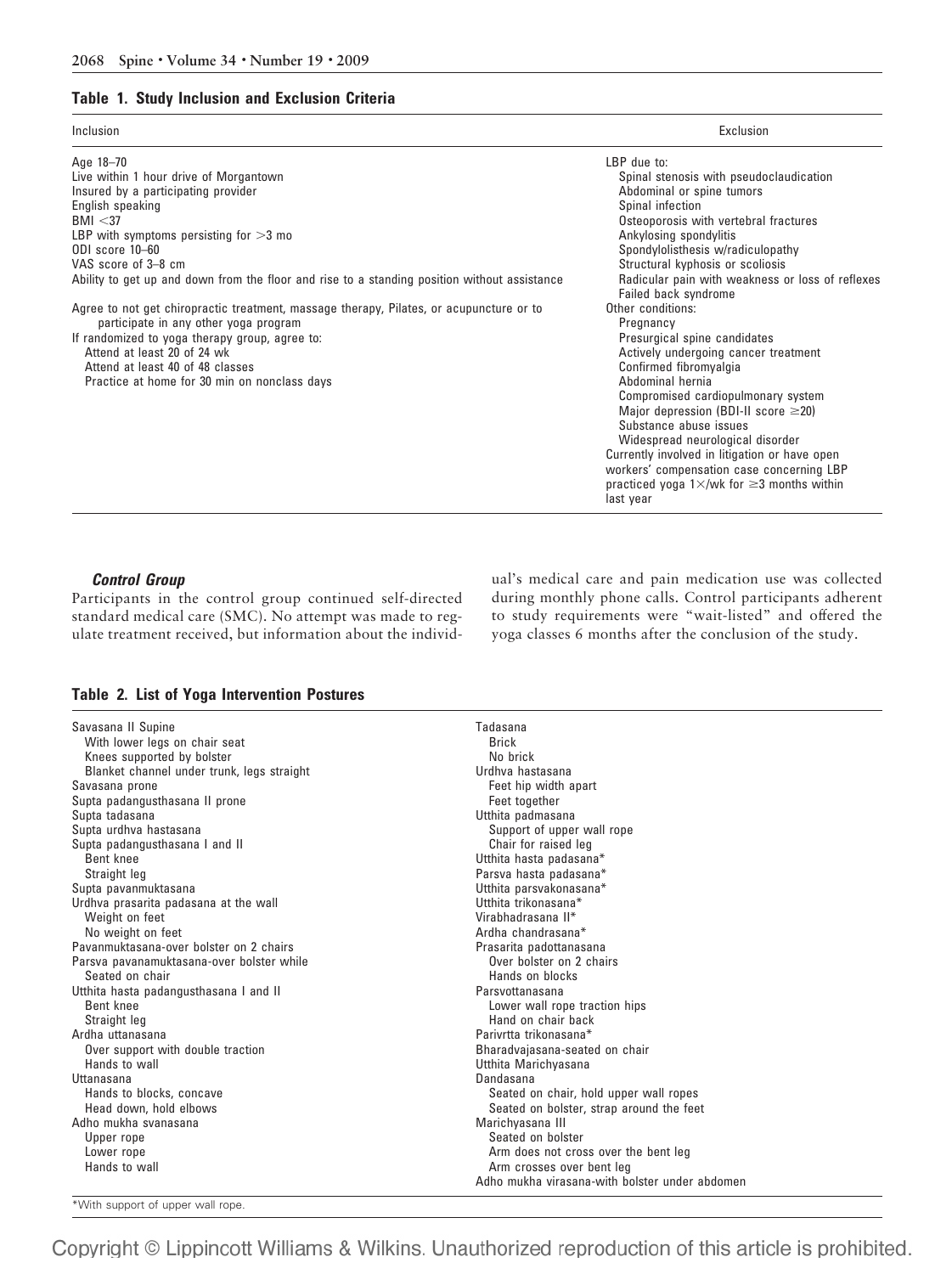#### *Outcome Measures*

The primary outcomes of the study were functional disability measured by the Oswestry Disability Index  $(ODI)$ ,  $^{16}$  present pain intensity measured using a Visual Analogue Scale  $(VAS)$ ,  $^{17}$ depression measured using the Beck Depression Inventory-Second Edition (BDI-II),<sup>18</sup> and self-reported medication usage.

For the assessment of pain medication usage, monthly call reports of controls were reviewed and all subjects were interviewed at baseline, 12, 24, and 48 weeks by a research assistant blinded to group assignment. Questions were asked to determine the use of prescription and nonprescription medications for back pain and also for other medical conditions so the research team could check for potential influences on pain expression. Changes in a subjects' pain medication usage were coded by a coinvestigator blinded to group assignment as: (1) failure, that is, no change or increase in dosage, frequency, and/or amount or (2) success, that is, decrease in dose, frequency, and/or amount or cessation of medication. If a subject changed to a drug regimen that was equivalent to the preintervention drug regimen with respect to medication class and/or dosing period, and which was expected to yield a similar analgesic response, the drug usage was considered unchanged. Changing the dose or stopping of one or more components of a multiple drug regimen was considered an alteration in drug usage. For example, if 2 analgesics were being used, and 1 was stopped, it was recorded as a reduction in usage.

#### **Table 3. Baseline Sociodemographics and LBP Measures**

**Determination of Sample Size.** Accounting for an overall attrition rate of 30% and using a Bonferroni corrected alpha level of 0.0125, an initial sample size of 90 was determined from the ODI using a prepost mean difference of 6 points and a standard deviation of 5.3, averaged from the standard deviation of the preto postchanges in the control and yoga groups in our previous study of persons with nonspecific CLBP.<sup>15</sup> This resulted in a power of 89%, with 45 subjects assigned to each group.

**Statistical Methods.** Treatment effectiveness with regard to the study 3 continuous dependent variables (*i.e.*, ODI, VAS, BDI-II) was assessed using  $2 \times 3$  (treatment group  $\times$  time) repeated measures analysis of variance (ANOVA) tests. Follow-up linear contrasts were used to make specific comparisons between groups at 12 and 24 weeks. Self-reported pain medication use was evaluated as a binary variable (success/ failure).  $\chi^2$  analyses were used to determine whether there was a relationship between treatment group and change in pain medication use at 12 and 24 weeks. Significant differences for the 4 primary outcomes were reported at a Bonferroni corrected alpha level of 0.0125. Data are presented as mean  $\pm$  standard error of the mean (SEM).

For intention-to-treat analyses, missing baseline data were replaced by group means while missing data at 12 and 24 weeks were replaced using the last observation carried for-

| Age, yr ( $M \pm$ SEM)<br>BMI, kg/m <sup>2</sup> (M $\pm$ SEM) | $48.0 \pm 1.17$<br>$26.7 \pm 0.42$ | $48.4 \pm 1.86$   | $47.6 \pm 1.47$   |          |
|----------------------------------------------------------------|------------------------------------|-------------------|-------------------|----------|
|                                                                |                                    |                   |                   | 0.750    |
|                                                                |                                    | $25.8 \pm 0.57$   | $27.4 \pm 0.60$   | $0.050*$ |
| Gender (%)                                                     |                                    |                   |                   |          |
| Female                                                         | 76.7                               | 74.4              | 78.7              | 0.748    |
| Male                                                           | 23.3                               | 25.6              | 21.3              |          |
| Ethnicity (%)                                                  |                                    |                   |                   |          |
| African-American                                               | 2.2                                | 4.7               | 0                 | $0.030*$ |
| Asian-American                                                 | 4.4                                | 9.3               | 0                 |          |
| White                                                          | 93.3                               | 86.1              | 100               |          |
| Education (%)                                                  |                                    |                   |                   |          |
| Some college or less                                           | 27.0                               | 26.2              | 27.7              | 0.876    |
| College graduate                                               | 73.0                               | 73.8              | 72.3              |          |
| Annual household income (%)                                    |                                    |                   |                   |          |
| $<$ \$35,000                                                   | 18.1                               | 18.6              | 17.8              | 0.529    |
| $$35 - < 50,000$                                               | 22.7                               | 27.9              | 17.8              |          |
| $$50-<100,000$                                                 | 39.8                               | 32.6              | 46.7              |          |
| $\geq$ \$100,000                                               | 19.3                               | 20.9              | 17.8              |          |
| Taking meds for LBP (%)                                        | 92.2                               | 90.7              | 93.6              | 0.606    |
| Prior CAM usage (% yes)                                        | 63.3                               | 55.8              | 70.2              | 0.157    |
| LBP diagnosis (% sacroiliac-related)                           | 43.3                               | 39.5              | 46.8              | 0.487    |
| History of LBP                                                 | $M \pm$ SEM                        | $M \pm$ SEM       | $M \pm$ SEM       |          |
| Months of current LBP                                          | $63.1 \pm 12.97$                   | $46.6 \pm 11.94$  | $78.4 \pm 22.37$  | 0.214    |
| Months since first LBP                                         | $181.4 \pm 15.27$                  | $146.1 \pm 20.22$ | $212.8 \pm 21.77$ | $0.027*$ |
| Outcome measures                                               |                                    |                   |                   |          |
| $ODI (0-100)$                                                  | $24.1 \pm 0.97$                    | $25.2 \pm 1.08$   | $23.1 \pm 1.58$   | 0.260    |
| VAS (0-100 mm)                                                 | $41.5 \pm 1.81$                    | $41.9 \pm 2.44$   | $41.2 \pm 2.67$   | 0.856    |
| BDI-II (0-63)                                                  | $8.7 \pm 0.64$                     | $9.2 \pm 0.92$    | $8.3 \pm 0.89$    | 0.452    |
| Treatment expectancy-yoga (0-10)                               |                                    |                   |                   |          |
| Prerandomization                                               | $8.0 \pm 0.15$                     | $7.8 \pm 0.23$    | $8.1 \pm 0.21$    | 0.391    |
| Postrandomization                                              | $7.4 \pm 0.16$                     | $7.4 \pm 0.21$    | $7.5 \pm 0.23$    | 0.590    |
| Pre-post randomization change                                  | $-0.5 \pm 0.16$                    | $-0.5 \pm 0.17$   | $-0.6 \pm 0.26$   | 0.757    |
| Treatment expectancy-SMC (0-10)                                |                                    |                   |                   |          |
| Prerandomization                                               | $4.7 \pm 0.19$                     | $4.8 \pm 0.32$    | $4.7 \pm 0.24$    | 0.786    |
| Postrandomization                                              | $4.4 \pm 0.21$                     | $4.3 \pm 0.32$    | $4.5 \pm 0.28$    | 0.660    |
| Pre-post randomization change                                  | $-0.4 \pm 0.22$                    | $-0.5 \pm 0.28$   | $-0.2 \pm 0.34$   | 0.497    |

\*Statistically significant at  $P \leq 0.05$ .

 $M \pm$  SEM, mean  $\pm$  standard error of the mean.

BMI indicates body mass index; LBP, low back pain; ODI, Oswestry Disability Index; VAS, visual analogue scale; BDI-II, Beck Depression Inventory–second edition; SMC, standard medical care.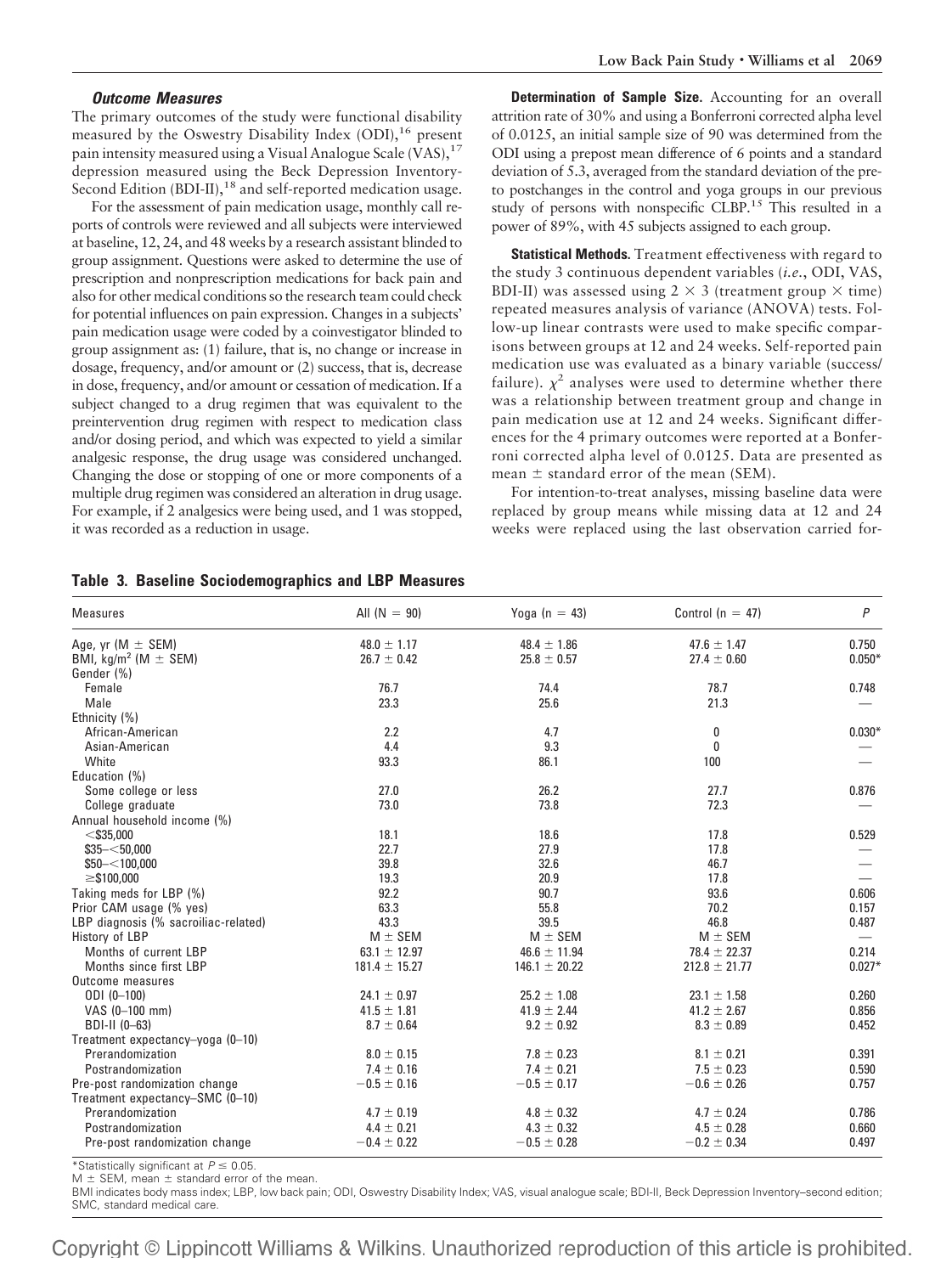ward. For per-protocol analyses, data for subjects completing the 24 weeks of yoga were weighted as needed to adjust for missing items. For example, the total value of a 20-item instrument with 1 missing item would be multiplied by 1.053 (20/19) to adjust for missing data.

**Secondary Analyses.** The proportion of participants who experienced clinically significant changes in the ODI (6 points)<sup>19</sup> and VAS (18.5 mm)<sup>20</sup> in each group was compared using  $\chi^2$  analyses. A 6-month follow-up analysis was conducted using 2  $\times$  4 (treatment group  $\times$  time) repeated measures ANOVA. Follow-up linear contrasts were used to make specific comparisons between groups at 12, 24, and 48 weeks. Significant differences for the 4 primary outcomes were reported at an alpha level of 0.05. The association of age with changes in 4 primary outcomes was determined by a linear correlation analysis. An association was determined to be statistically significant if the  $P < 0.05$ .

## **Results**

Recruitment yielded approximately 800 telephone calls from interested individuals. Of these, 660 completed the telephone screening and 90 (13.6%) were enrolled (Figure

## **Table 5. Pain Medication Taken for LBP**

|                                   | All<br>$(N = 90)$ | Yoga<br>$(n = 43)$ | Control<br>$(n = 47)$ | P    |
|-----------------------------------|-------------------|--------------------|-----------------------|------|
| Taking meds for LBP (%)           | 92.2              | 90.7               | 93.6                  | .606 |
| NSAID/acetaminophen<br>only       | 63.3              | 67.4               | 59.6                  |      |
| Muscle relaxant(s) only           | 1.1               | 0                  | 2.1                   |      |
| Opioids/tramadol only             | 1.1               | 2.3                | 0                     |      |
| $NA + MR$                         | 14.4              | 7.0                | 21.3                  |      |
| $NA + OT$                         | 6.7               | 4.7                | 8.5                   |      |
| $NA + MR + OT$                    | 5.6               | 7.0                | 4.3                   |      |
| Taking two or more drug<br>types  | 28.9              | 21.1               | 35.6                  | .147 |
| Taking alone or in<br>combination | % (n)             | % (n)              | % (n)                 |      |
| NSAID/acetaminophen               | 90.0(81)          | 86.0 (37)          | 93.6(44)              | .232 |
| Muscle relaxant(s)                | 21.1(19)          | 14.0(6)            | 27.7(13)              | .112 |
| Opioids/tramadol                  | 13.3(12)          | 14.0(6)            | 12.8(6)               | .869 |

LBP indicates low back pain; NA, NSAID/acetaminophen; MR, muscle relaxant; OR, opioids/tramadol.

1). Of the 90 participants, 43 were randomized to the yoga group (3 of whom subsequently declined participation and were replaced) and 47 to the control group. This left a sample of 90 subjects for the intention-to-treat analysis.

#### **Table 4. Baseline Characteristics of Completers and Dropouts**

|                                      | Completers ( $n = 74$ ) | Dropouts ( $n = 16$ ) | $\overline{P}$ |
|--------------------------------------|-------------------------|-----------------------|----------------|
| Age, yr $(M \pm SEM)$                | $48.2 \pm 1.27$         | $46.9 \pm 3.02$       | 0.680          |
| BMI, kg/m <sup>2</sup> (M $\pm$ SEM) | $26.8 \pm 0.47$         | $25.8 \pm 0.96$       | 0.333          |
| Gender (%)                           |                         |                       |                |
| Female                               | 74.3                    | 87.5                  | 0.259          |
| Male                                 | 25.7                    | 12.5                  |                |
| Ethnicity (%)                        |                         |                       |                |
| African-American                     | 2.7                     | 0                     | 0.499          |
| Asian-American                       | 5.4                     | 0                     |                |
| White                                | 91.9                    | 100                   |                |
| Education (%)                        |                         |                       |                |
| Some college or less                 | 24.7                    | 37.5                  | 0.295          |
| College graduate                     | 75.3                    | 62.5                  |                |
| Annual household income (%)          |                         |                       |                |
| $<$ \$35,000                         | 17.8                    | 20.0                  | 0.430          |
| $$35 - 50,000$                       | 24.7                    | 13.3                  |                |
| \$50-100,000                         | 41.1                    | 33.3                  |                |
| $>\$100,000$                         | 16.4                    | 33.3                  |                |
| Taking meds for LBP (%)              | 90.5                    | 100                   | 0.200          |
| Prior CAM usage (% yes)              | 64.9                    | 56.3                  | 0.517          |
| LBP diagnosis (% sacroiliac-related) | 40.5                    | 56.3                  | 0.250          |
| History of LBP                       | $M \pm$ SEM             | $M \pm$ SEM           |                |
| Months of current LBP                | $69.6 \pm 15.10$        | $34.3 \pm 21.32$      | 0.186          |
| Months since first LBP               | $189.2 \pm 16.75$       | $142.9 \pm 36.85$     | 0.266          |
| <b>Outcome Measures</b>              |                         |                       |                |
| $ODI (0-100)$                        | $23.6 \pm 1.03$         | $26.6 \pm 2.71$       | 0.307          |
| VAS (0-100 mm)                       | $41.0 \pm 2.00$         | $44.1 \pm 4.30$       | 0.521          |
| BDI-II (0-63)                        | $8.8 \pm 0.69$          | $8.6 \pm 1.73$        | 0.910          |
| Treatment expectancy-yoga (0-10)     |                         |                       |                |
| Prerandomization                     | $7.9 \pm 0.17$          | $8.2 \pm 0.35$        | 0.397          |
| Postrandomization                    | $7.4 \pm 0.17$          | $7.6 \pm 0.39$        | 0.675          |
| Pre-postrandomization change         | $-0.5 \pm 0.19$         | $-0.6 \pm 0.25$       | 0.622          |
| Treatment expectancy-SMC (0-10)      |                         |                       |                |
| Prerandomization                     | $4.9 \pm 0.21$          | $3.9 \pm 0.46$        | 0.065          |
| Postrandomization                    | $4.6 \pm 0.22$          | $3.1 \pm 0.55$        | $0.016*$       |
| Pre-postrandomization change         | $-0.3 \pm 0.25$         | $-0.8 \pm 0.48$       | 0.298          |

\*Statistically significant at  $P \leq 0.05$ .

 $M \pm$  SEM, mean  $\pm$  standard error of the mean.

BMI indicates body mass index; LBP, low back pain; ODI, Oswestry Disability Index; VAS, visual analogue scale; BDI-II, Beck Depression Inventory–second edition; SMC, standard medical care.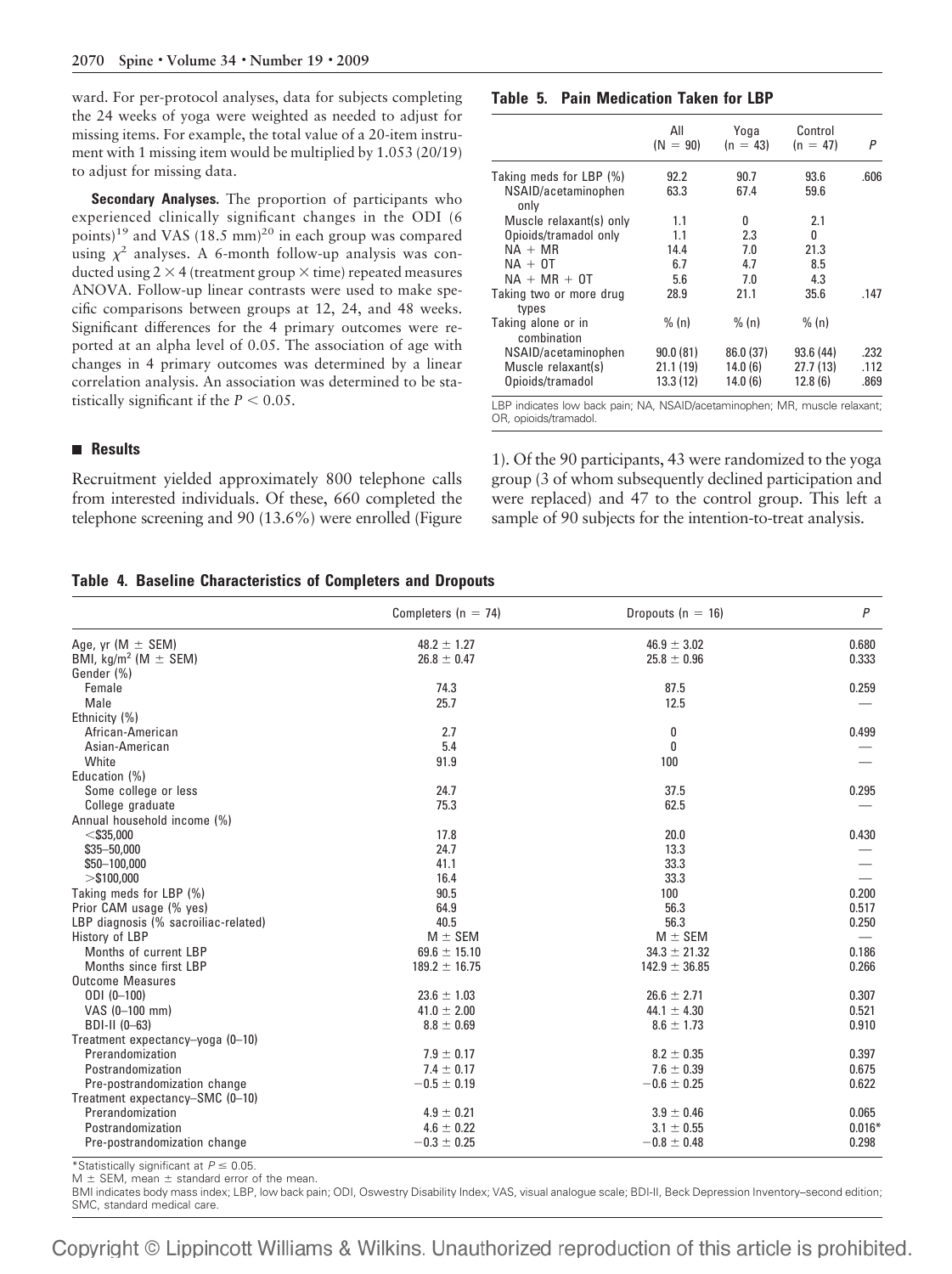Figure 2. Changes in functional disability among yoga and control group participants. The mean functional disability score (%total on ODI) and standard error of the mean is depicted. The Oswestry Disability Index (ODI) is scored from 0 to 10 with higher scores indicating greater functional disability. The score is expressed as a percentage of the total possible score. Statistically significant *P* values from follow-up linear contrasts at 12 and 24 weeks to the repeated measures ANOVA test are indicated as follows:  $*P$  < 0.0125;  $*P$  < 0.01;  $**P$  < 0.001.



Participant ages ranged from 23 to 66 years; the majority were college-educated females with family incomes  $\geq$ \$50,000 per year (Table 3). More African-Americans were enrolled in the yoga *versus* control groups, while the number of months since experiencing the first episode of LBP was greater in the control *versus* yoga groups. No other statistically significant differences were found.

Sixteen participants (12 from the yoga group) did not complete the 24-week protocol. Study completers and dropouts were similar with regard to sociodemographic and LBP parameters (Table 4); however, dropouts had lower postrandomization expectation for SMC treatment ( $P = 0.016$ ) than completers (Table 4). On average, yoga completers (n = 31) attended 42.5  $\pm$  0.4 of 48 classes (88.5%) and completed home practice on  $104.5 \pm 3.8$  of 120 days (87.1%) for 33.6  $\pm$  2.5 minutes per day. One adverse event was reported during the 6-month follow-up period in association with physical therapy, not the yoga intervention.

Categories of pain medication that subjects reported using at baseline or later and percentage of participants using them were nonsteroidal anti-inflammatory agents and acetaminophen (90%), muscle relaxants (21%), and opioids, or tramadol (13.3%). No statistically significant between-group differences were noted (Table 5). Those agents reported less frequently and usually in combination with other medications included steroids by epidural injection, glucosamine/chondroitin, lidocaine patch, counter-irritants (*e.g.*, analgesic heat rubs), and heat packs, antidepressants, magnesium sulfate, and herbal remedies marketed for LBP. Approximately 8% of the subjects reported no drug use at baseline.

Repeated measures ANOVA revealed an interaction that approached significance on the ODI ( $P = 0.016$ ) and statistically significant treatment group  $\times$  time interaction for the VAS and BDI-II ( $P < 0.001$ ). Follow-up linear contrasts



Figure 3. Changes in pain intensity among yoga and control group participants. The mean pain intensity score (mm on VAS) and standard error of the mean is depicted. The Visual Analog Scale (VAS) is scored from 0 to 100 with higher scores indicating more severe pain. Statistically significant *P* values ( $P < 0.001$ ) from follow-up linear contrasts at 12 and 24 weeks to the repeated measures ANOVA are indicated by the asterisk (\*).

*Intervention Effectiveness: Intention-to-Treat Analyses*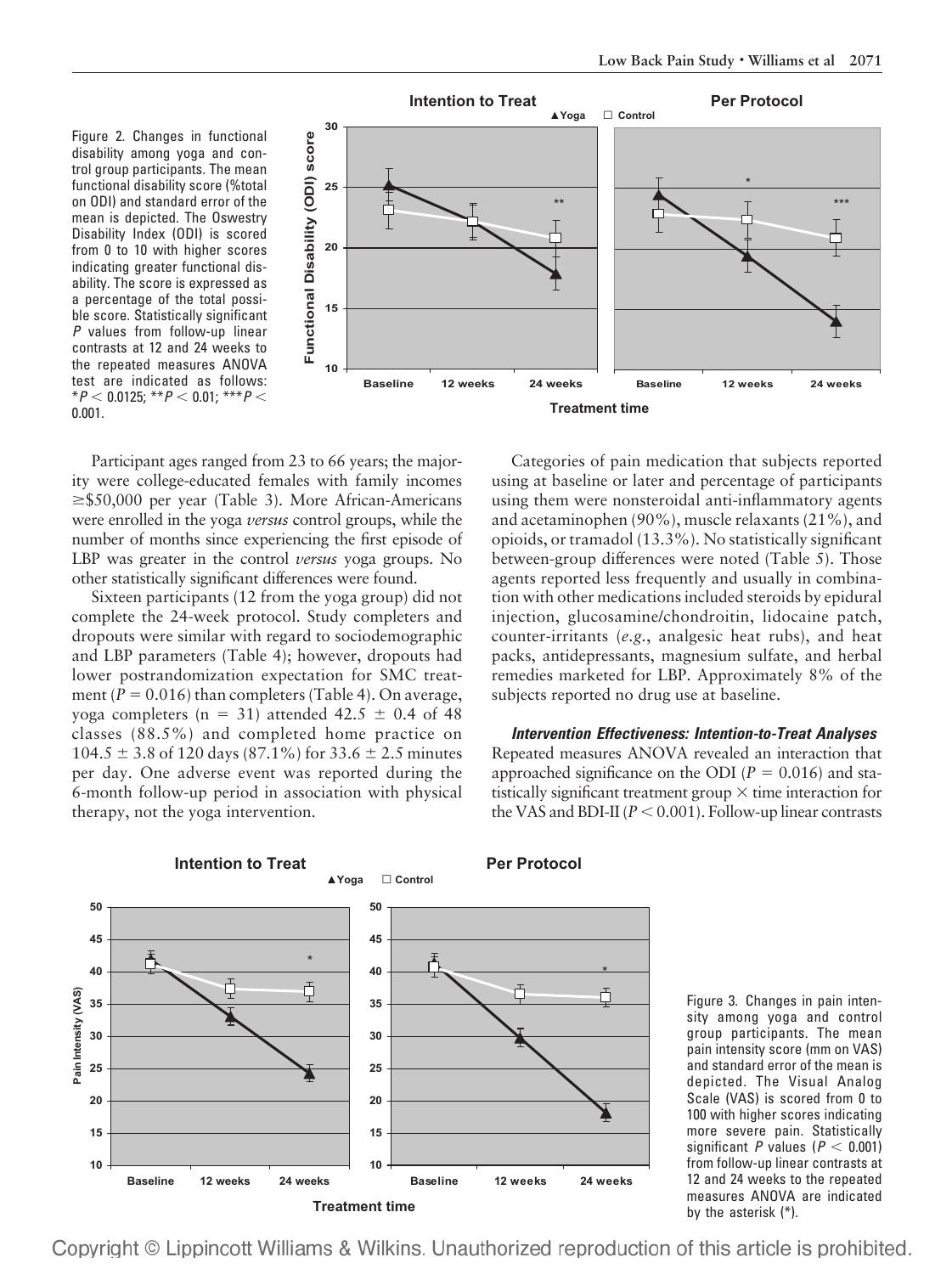Figure 4. Changes in depression among yoga and control group participants. The mean depression score (BDI-II) and standard error of the mean are depicted. The Beck Depression Inventory (BDI-II) is scored from 0 to 63 with higher scores indicating greater depression. Statistically significant *P* values from follow-up linear contrasts at 12 and 24 weeks to the repeated measures ANOVA test are indicated as follows:  $*P < 0.01$ ;  $**P <$ 0.001.



revealed that the yoga group experienced significantly greater reductions in the ODI (29%, Figure 2) and VAS (42%, Figure 3) at 24 weeks, and in BDI-II scores (Figure 4) at both 12 (28.3%) and 24 (45.7%) weeks. When compared to controls,  $\chi^2$  analyses revealed that a greater proportion of yoga participants experienced clinically important improvements on the ODI at 12 weeks and on both the ODI and the VAS at 24 weeks (Figures 5, 6).  $\chi^2$  analyses revealed a nonsignificant reduction in pain medication at 12 and 24 weeks that was comparable in both groups (Figure 7). However, there was a trend for the yoga group to have a higher success rate in decreasing pain medication than the control group at both time points.

## *Intervention Efficacy: Per-Protocol*

Repeated measures ANOVA of completers revealed a significant full-model interaction along with follow-up contrasts for the ODI at both 12 and 24 weeks (Figure 2). Statistically significant treatment group  $\times$  time interactions were also observed for the VAS (Figure 3) and BDI-II (Figure 4). At 24 weeks, the yoga group showed a 42.9% reduction in ODI, a 56.0% reduction in VAS, and a 58.9% reduction in BDI-II. The proportion of yoga subjects with clinically important improvements increased by 10% to 12% in the ODI (Figure 5) and 8% to 14% in the VAS (Figure 6) from the intention-to-treat analysis.  $\chi^2$  analyses revealed no significant differences but a strong trend for the yoga group to have a higher success rate than the control group in decreasing pain medication at both time points (Figure 7). Subgroup analysis of subjects that had no outside LBP treatment during the study period showed a trend for yoga participants to have greater reductions in pain medication usage at 12 ( $P = 0.09$ ) but not 24 weeks. Pain medication usage was also analyzed in subgroups of yoga and control subjects who had moderate disability at baseline (ODI:  $\geq 20$ ).



Figure 5. Clinically relevant changes in functional disability among yoga and control group participants. Mean percent of the total participants who reported a clinically important improvement (6 point change) in functional disability is depicted. Fritz and Irrgang  $(1<sup>9</sup>)$  used an external criterion of patient's perception of global rating of change to determine that a 6-point difference between groups on the ODI was a minimum clinically important difference. Statistically significant *P* values from follow-up linear contrasts at 12 and 24 weeks to the repeated measures ANOVA test are indicated as follows: \**P* 0.05; \*\* $P < 0.01$ ; \*\*\* $P < 0.001$ .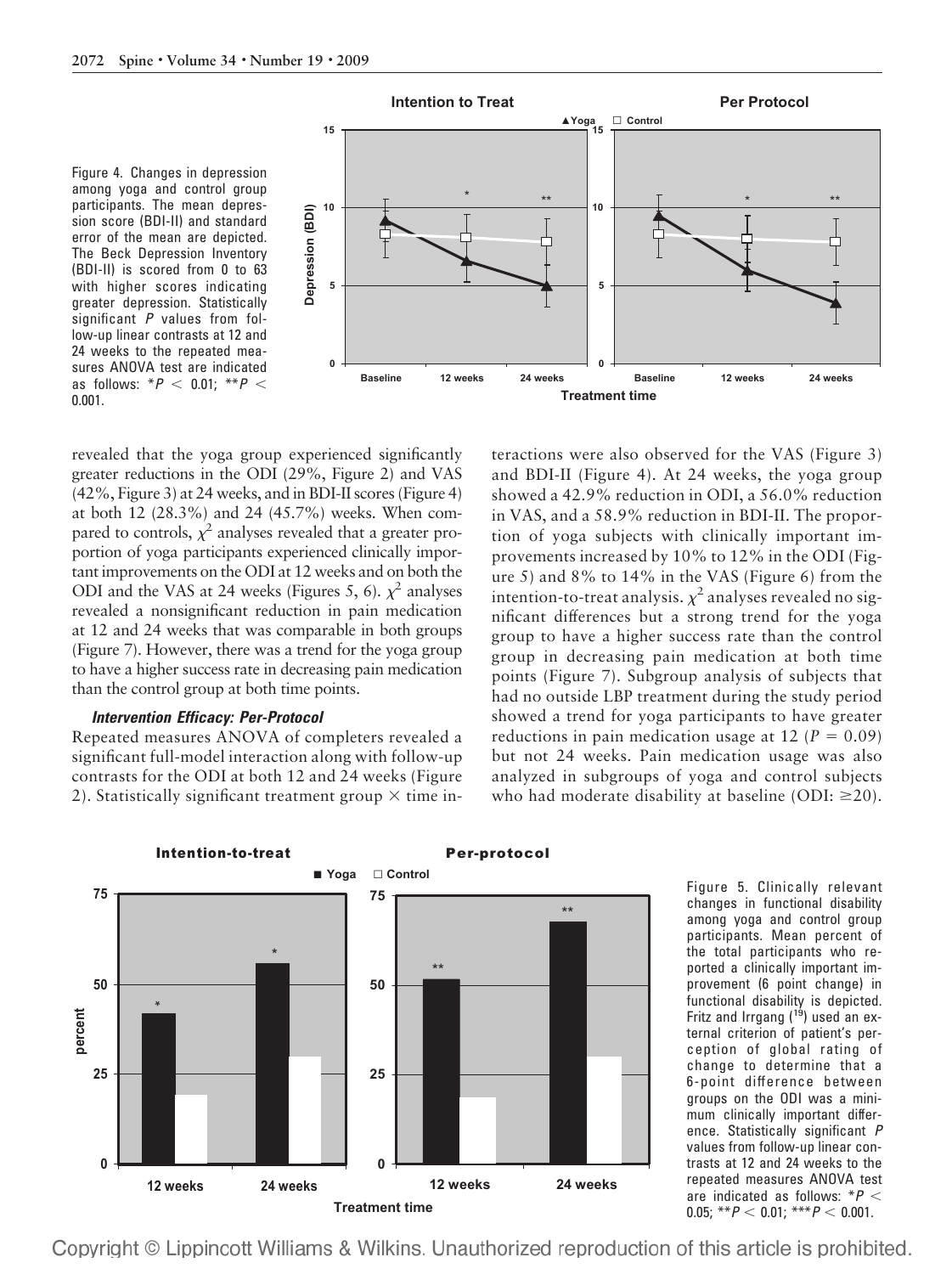Figure 6. Clinically relevant changes in pain intensity among yoga and control group participants. Mean percent of the total participants who reported a clinically important improvement (18.5-mm change) in pain intensity is depicted. Hägg et al (<sup>20</sup>) using the external criterion of patient global assessment of treatment effect, determined that 18 to 19 U on a 100 mm VAS was a minimally clinically important difference. Statistically significant *P* values from follow-up linear contrasts at 12 and 24 weeks to the repeated measures ANOVA test are indicated as follows:  $*P$  < 0.05;  $*P$  < 0.01;  $**P$  < 0.001.



In this analysis, yoga subjects showed a significantly greater reduction in pain medication at 12 weeks  $(63.2\% \text{ vs. } 28\%, P = 0.020)$  with the trend still apparent at 24 weeks  $(68.4\% \text{ vs. } 45.8\%, P = 0.139)$ 

#### *Six-Month Follow-up*

Six months after completion of the yoga intervention, 67.9% of participants in the yoga group reported practicing yoga. On average, they practiced  $3.3 \pm 0.5$  days per week for  $32.6 \pm 4.5$  minutes per session. In both intention-to treat and per-protocol analysis, repeated measures ANOVA demonstrated statistically significant treatment group  $\times$  time interactions for ODI, VAS, and BDI with the yoga group exhibiting greater reductions than the SMC group (see Supplemental Digital Content 4, http://links.lww.com/BRS/A388). Follow-up linear con-

trasts indicated that the yoga group had significantly greater reductions in ODI and VAS at 24 and 48 weeks while BDI was lower at 12, 24, and 48 weeks (Table 6). Although the reductions in the yoga group were slightly lower at 48 weeks compared to 24 weeks, there were no statistically significant differences between the scores reported at the 2 time points in ODI, VAS, BDI and pain medication usage  $(P > 0.05)$ . As in the earlier assessments,  $\chi^2$  analysis indicated that there was no statistically significant differences between groups in pain medication usage  $(P > 0.05)$ .

## *Effect of Age on Primary Outcomes*

There was no association between age and changes in functional disability, pain intensity, depression, or pain medication ( $P > 0.05$  for all outcomes and time periods).



Figure 7. Successful change in pain medication usage among yoga and control group participants. Mean successful changes from baseline in low back pain (LBP) medication usage are depicted. Only those who reported taking medications at baseline for LBP are included. Changes in a subjects' pain medication usage were coded as: (1) failure, *i.e.*, no change or increase in dosage, frequency, and/or amount or (2) success, *i.e.*, decrease in dose, frequency, and/or amount or cessation of medication. Decreasing the dose or stopping of one or more components of a multiple-drug regimen was considered a successful alteration in drug usage. Although not statisti-

-usage. Although not statisti<br>cally significant, a trend toward higher success rates in decreasing pain medication was apparent for the yoga as opposed to the control group at both time points.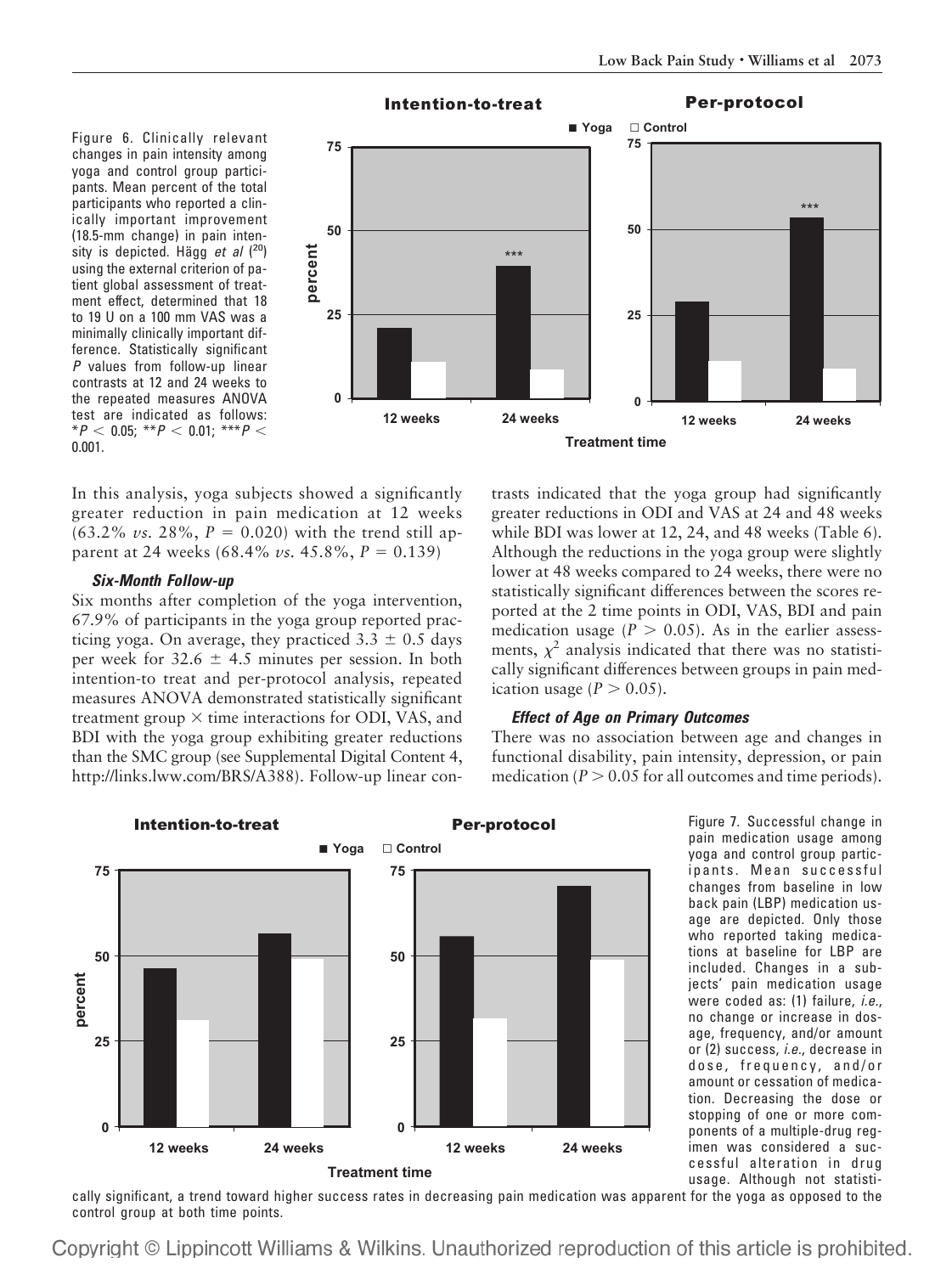| $M \pm$ SEM     | Change,<br>$M \pm$ SEM                                                                                                                                                 | $M \pm$ SEM                                                                                                                                             | Change,<br>$M \pm$ SEM                                                                                                                                                 | $\overline{P}$                                                                                                                       | $P^*$                   |
|-----------------|------------------------------------------------------------------------------------------------------------------------------------------------------------------------|---------------------------------------------------------------------------------------------------------------------------------------------------------|------------------------------------------------------------------------------------------------------------------------------------------------------------------------|--------------------------------------------------------------------------------------------------------------------------------------|-------------------------|
| $N = 43$        |                                                                                                                                                                        | $N = 47$                                                                                                                                                |                                                                                                                                                                        |                                                                                                                                      |                         |
|                 |                                                                                                                                                                        |                                                                                                                                                         |                                                                                                                                                                        |                                                                                                                                      |                         |
| $25.2 \pm 1.08$ |                                                                                                                                                                        | $23.1 \pm 1.58$                                                                                                                                         |                                                                                                                                                                        |                                                                                                                                      |                         |
| $22.2 \pm 1.60$ | $-3.1 \pm 1.43$                                                                                                                                                        | $22.2 \pm 1.59$                                                                                                                                         | $-0.8 \pm 0.89$                                                                                                                                                        | $0.006***$                                                                                                                           | 0.262                   |
| $17.9 \pm 1.60$ | $-7.3 \pm 1.77$                                                                                                                                                        | $20.8 \pm 1.50$                                                                                                                                         | $-2.3 \pm 1.09$                                                                                                                                                        |                                                                                                                                      | $0.011**$               |
| $19.3 \pm 1.94$ | $-6.0 \pm 2.11$                                                                                                                                                        | $23.5 \pm 1.80$                                                                                                                                         | $0.4 \pm 1.44$                                                                                                                                                         |                                                                                                                                      | $0.001**$               |
|                 |                                                                                                                                                                        |                                                                                                                                                         |                                                                                                                                                                        |                                                                                                                                      |                         |
| $41.9 \pm 2.44$ |                                                                                                                                                                        | $41.2 \pm 2.67$                                                                                                                                         |                                                                                                                                                                        |                                                                                                                                      |                         |
| $33.1 \pm 2.82$ |                                                                                                                                                                        | $37.4 \pm 2.78$                                                                                                                                         | $-3.9 \pm 2.30$                                                                                                                                                        | $0.0003***$                                                                                                                          | 0.143                   |
| $24.3 \pm 2.73$ | $-17.6 \pm 2.57$                                                                                                                                                       | $36.9 \pm 2.89$                                                                                                                                         | $-4.4 \pm 2.08$                                                                                                                                                        |                                                                                                                                      | $0.0001***$             |
| $27.7 \pm 3.44$ | $-13.9 \pm 3.28$                                                                                                                                                       | $38.5 \pm 2.67$                                                                                                                                         | $-2.7 \pm 2.25$                                                                                                                                                        |                                                                                                                                      | $0.0009***$             |
|                 |                                                                                                                                                                        |                                                                                                                                                         |                                                                                                                                                                        |                                                                                                                                      |                         |
| $9.2 \pm 0.92$  |                                                                                                                                                                        | $8.3 \pm 0.89$                                                                                                                                          |                                                                                                                                                                        |                                                                                                                                      |                         |
| $6.6 \pm 0.80$  | $-2.7 \pm 0.65$                                                                                                                                                        | $8.1 \pm 0.96$                                                                                                                                          | $-0.2 \pm 0.63$                                                                                                                                                        | $0.0006***$                                                                                                                          | $0.0132*$               |
| $5.0 \pm 0.80$  | $-4.2 \pm 0.73$                                                                                                                                                        | $7.8 \pm 0.94$                                                                                                                                          | $-0.5 \pm 0.60$                                                                                                                                                        |                                                                                                                                      | $0.0002***$             |
| $4.9 \pm 0.66$  | $-4.4 \pm 0.92$                                                                                                                                                        | $7.5 \pm 0.85$                                                                                                                                          | $-0.8 \pm 0.86$                                                                                                                                                        |                                                                                                                                      | $0.0004***$             |
| $N = 29$        |                                                                                                                                                                        | $N = 36$                                                                                                                                                |                                                                                                                                                                        |                                                                                                                                      |                         |
|                 |                                                                                                                                                                        |                                                                                                                                                         |                                                                                                                                                                        |                                                                                                                                      |                         |
|                 |                                                                                                                                                                        |                                                                                                                                                         |                                                                                                                                                                        |                                                                                                                                      |                         |
|                 |                                                                                                                                                                        |                                                                                                                                                         |                                                                                                                                                                        |                                                                                                                                      | 0.051                   |
|                 |                                                                                                                                                                        |                                                                                                                                                         |                                                                                                                                                                        |                                                                                                                                      | $0.0003***$             |
|                 |                                                                                                                                                                        |                                                                                                                                                         |                                                                                                                                                                        |                                                                                                                                      | $0.001**$               |
|                 |                                                                                                                                                                        |                                                                                                                                                         |                                                                                                                                                                        |                                                                                                                                      |                         |
|                 |                                                                                                                                                                        |                                                                                                                                                         |                                                                                                                                                                        |                                                                                                                                      |                         |
|                 |                                                                                                                                                                        |                                                                                                                                                         |                                                                                                                                                                        |                                                                                                                                      | 0.169                   |
|                 |                                                                                                                                                                        |                                                                                                                                                         |                                                                                                                                                                        |                                                                                                                                      | $0.0002***$             |
|                 |                                                                                                                                                                        |                                                                                                                                                         |                                                                                                                                                                        |                                                                                                                                      | $0.002**$               |
|                 |                                                                                                                                                                        |                                                                                                                                                         |                                                                                                                                                                        |                                                                                                                                      |                         |
|                 |                                                                                                                                                                        |                                                                                                                                                         |                                                                                                                                                                        |                                                                                                                                      |                         |
| $5.8 \pm 0.88$  | $-3.3 \pm 0.88$                                                                                                                                                        | $8.4 \pm 1.15$                                                                                                                                          | $-0.4 \pm 0.77$                                                                                                                                                        | $0.003*$                                                                                                                             | $0.020*$                |
| $4.0 \pm 0.8$   | $-5.1 \pm 0.86$                                                                                                                                                        | $8.4 \pm 1.12$                                                                                                                                          | $-0.7 \pm 0.77$                                                                                                                                                        |                                                                                                                                      | $0.0003***$             |
| $4.6 \pm 0.84$  | $-4.5 \pm 0.99$                                                                                                                                                        | $7.8 \pm 1.00$                                                                                                                                          | $-1.1 \pm 1.1$                                                                                                                                                         |                                                                                                                                      | $0.007**$               |
|                 | $24.1 \pm 1.22$<br>$19.2 \pm 1.63$<br>$14.4 \pm 1.12$<br>$15.8 \pm 2.00$<br>$40.6 \pm 2.75$<br>$29.9 \pm 3.25$<br>$17.5 \pm 2.25$<br>$22.2 \pm 3.96$<br>$9.1 \pm 1.05$ | Yoga $(n = 43)$<br>$-8.8 \pm 2.44$<br>$-4.9 \pm 1.41$<br>$-9.6 \pm 1.57$<br>$-8.3 \pm 2.28$<br>$-10.7 \pm 3.17$<br>$-23.1 \pm 3.17$<br>$-18.4 \pm 4.54$ | $23.4 \pm 1.78$<br>$22.6 \pm 1.99$<br>$21.5 \pm 1.83$<br>$22.0 \pm 1.83$<br>$43.1 \pm 3.17$<br>$38.4 \pm 3.31$<br>$36.1 \pm 3.40$<br>$38.3 \pm 3.09$<br>$8.8 \pm 1.03$ | Control $(n = 47)$<br>$-0.8 \pm 1.02$<br>$-1.9 \pm 1.30$<br>$-1.4 \pm 1.22$<br>$-4.7 \pm 2.95$<br>$-7.0 \pm 2.34$<br>$-4.8 \pm 2.64$ | $0.001*$<br>$0.0008***$ |

|                   | Table 6. Six-Month Follow-up Analysis on the Effect of Iyengar Yoga on Functional Disability, Pain Intensity and |  |  |  |  |  |  |
|-------------------|------------------------------------------------------------------------------------------------------------------|--|--|--|--|--|--|
| <b>Depression</b> |                                                                                                                  |  |  |  |  |  |  |

 $P$  group  $\times$ time effect. \**P* ANOVA follow-up linear contrast: \**P* 0.05; \*\**P* 0.01; \*\*\**P* 0.001.

Change scores are changes since baseline, negative values indicate improvements.

# **Discussion**

The majority of participants (82%) completed the 24 week therapeutic Iyengar yoga intervention, and, as hypothesized, the intervention was effective and efficacious in treating CLBP when compared with SMC. Individuals randomized to the yoga group showed significantly greater improvements in functional disability, pain intensity, and depression. Using Cohen's  $d<sub>1</sub><sup>21</sup>$  the magnitude of the intervention effect tended to be small to moderate at 12 weeks and moderate to large at 24 weeks. The yoga therapy was regarded as safe for this population with no adverse events due to yoga reported, and the majority of dropouts were due to factors unrelated to the yoga therapy.

According to the criteria set by Fritz and Irrgang<sup>19</sup> and Hagg *et al*, <sup>20</sup> a larger proportion of our yoga subjects reported clinically significant improvements in functional disability and present pain intensity than controls. This was the case despite the fact that the controls also reported improvements in all outcomes, perhaps due, in part, to the prompting of the monthly follow-up calls by research staff.

The relative changes we reported in functional disability from intention-to-treat analyses (11.9% and 29.0% improvements at 12 and 24 weeks, respectively) compared favorably with a 6-week Hatha yoga intervention using similar instruments and analyses (15.3% improvement).<sup>10</sup> In addition, our results are similar to those randomized to exercise-only intervention arms in 6 week  $(13.5\%$  improvement)<sup>22</sup> and 8 week (23.1% improvement)<sup>23</sup> randomized controlled trials.

Our per-protocol functional disability results of study completers (20.8% and 42.9% improvements at 12 and 24 weeks, respectively) show even more promise in comparison with other studies using similar analyses and instruments. For example, a 6-week Pilates intervention showed only a  $8.1\%$  improvement,<sup>24</sup> whereas those in a 10-week exercise intervention showed a 48.3% improvement in functional disability.<sup>25</sup> Our results also compare favorably with a 10-week lumbar stabilization intervention  $(28.4\%$  improvement).<sup>26</sup> To the best of our knowledge, this is the only yoga study that has reported significant changes in functional disability using the ODI.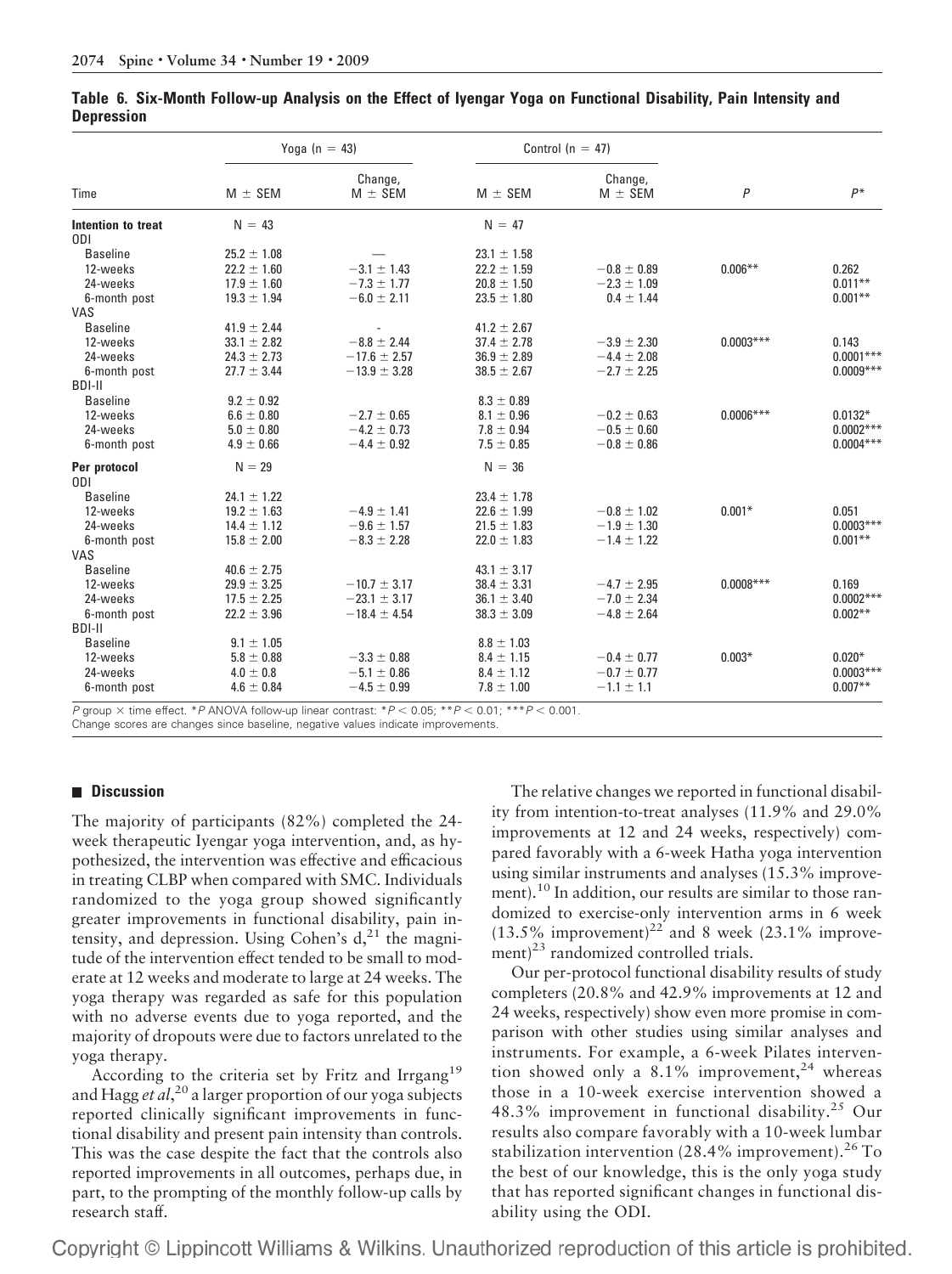Potential limitations to our study and perhaps dilutions to the intention-to-treat analyses findings in particular, may be inherent to our heavy reliance on self-report instrumentation, the fact that one-third of our subjects had minimal disability (*i.e.*, ODI between 10 and 20), and/or the differential demand on our 2 groups with regard to attention and group support.

A number of the above limitations may be reflected in the pain medication analyses. For example, the inability to discriminate a significant difference in pain medication usage between groups in the intention-totreat analysis may have been due to the small sample size  $(N = 90)$ , the unanticipated positive changes occurring in the control group (48.9% improvement), and/or the artificial increase in the number of failures in the treatment group. In the yoga group, there were 44% failures in pain medication usage, 12 of which were listed because subjects were dropouts rather than true "failures." Therefore, while the intention-to-treat model evaluates the effectiveness of yoga as an intervention, it may negatively impact discriminating the efficacy of the intervention on drug utilization. In contrast, even with the difficulty discriminating a significant difference in drug use, there was a strong trend for a greater reduction with yoga, which appears to be clinically significant. These results were in agreement with our earlier study using a per-protocol analysis with a population with less disability in which the yoga group decreased pain medication usage to a significantly greater amount than controls.<sup>15</sup>

Differences between this Iyengar yoga intervention and other yoga studies<sup>10,11,27</sup> include adding resting poses at the beginning of the class, the use of the full range of props for external support and traction, and the exclusion of back bending poses. Despite the fact that significant improvements at 12 weeks were found in participants adherent to the study, we believe that a 24-week period of yoga practice for CLBP is superior since this time period can better prepare participants to sustain the benefits by improving posture, helping to retain the musculoskeletal system, and building the skills needed to decrease the rate of relapse. This hypothesis is supported by the larger reductions in functional disability, pain intensity, and depression in the yoga group compared to SMC 6-months postintervention.

Future studies should include an attention control group to avoid the consequences of a differential demand placed on subjects, strictly follow an ODI minimum of 20 for inclusion to limit the floor effect, evaluate objective medical outcomes to reduce potential self-report error, and provide detailed characteristics of responders and nonresponders to the yoga intervention.

In conclusion, our results suggest that yoga improves functional disability, pain intensity, and depression in adults with CLBP. There was also a clinically important trend for the yoga group to reduce their pain medication usage compared to the control group.

# **Key Points**

- Yoga decreases functional disability, pain intensity, and depression.
- Trend toward lower pain medication after yoga.
- Clinically important improvements were observed in functional disability and pain intensity after yoga.
- Yoga-related reductions in functional disability, pain intensity, and depression were maintained at the 6-month follow-up.

Supplemental digital content is available for this article. Direct URL citations appear in the printed text, and links to the digital files are provided in the HTML text of this article on the journal's Web site (www.spinejournal.com).

#### *Acknowledgments*

The authors thank the assistance of Siegfried Bleher, PhD; Certified Iyengar Yoga Teacher, Lillian Waugh, Martha Brand, Jean Riley, and Sharon Smith for delivery of the intervention; Wen Zheng, Chang Chang Xiao, Jeanne Goodman, Nathan Hixson, and Auvid Momen for research and administrative assistance; and Chris Saudek, Senior Iyengar Teacher, for assistance with teacher instruction and special needs of yoga participants.

#### **References**

- 1. Andersson GBJ. Epidemiological features of chronic low-back pain. *Lancet* 1999;354:581–5.
- 2. Andersson GBJ, Frymoyer JW. The epidemiology of spinal disorders. In: Frymoyer JW, ed. *The Adult Spine: Principles and Practice.* 2nd ed. Philadelphia, PA: Lippincott-Raven; 1997:93–141.
- 3. Shelerud R. Epidemiology of occupational low back pain. *Occup Med* 1998;  $13.1 - 22$
- 4. Frymoyer JW, Durett CL. The economics of spinal disorders. In: Frymoyer JW, ed. *The Adult Spine: Principles and Practice.* 2nd ed. Philadelphia, PA: Lippincott-Raven; 1997:143–50.
- 5. Eisenberg DM, Davis RB, Ettner SL et al. Trends in alternative medicine use in the United States, 1990–1997: results of a follow-up national survey. *JAMA* 1998;280:1569–75.
- 6. Barnes PM, Powell-Griner E, McFann K, et al. Complementary and alternative medicine use among adults: United States, 2002. *Adv Data* 2004;343: 1–19.
- 7. Wolsko PM, Eisenberg DM, Davis RB, et al. Patterns and perceptions of care for treatment of back and neck pain: results of a national survey. *Spine* 2003;28:292.
- 8. Saper RB, Eisenberg DM, Davis RB, et al. Prevalence and patterns of hatha yoga use in the United States: results of a national survey. *Altern Ther Health Med* 2004;10:20–1.
- 9. Vidyasagar JVS, Prasad BN, Reddy MV, et al. Effects of yoga practices in non-specific low back pain. *Clin Proc NIMS* 1989;4:160–4.
- 10. Galantino ML, Bzdewka TM, Eissler-Russo JL, et al. The impact of modified Hatha yoga on chronic low back pain: a pilot study. *Altern Ther Health Med* 2004;10:56–9.
- 11. Sherman KJ, Cherkin DC, Erro J, et al. Comparing yoga, exercise, and a self-care book for chronic low back pain: a randomized, controlled trial. *Ann Intern Med* 2005;143:849.
- 12. Signet Market Research. Yoga survey 2000. *Yoga J* 2000.
- 13. Iyengar BKS. *Light on Yoga.* New York, NY: Schocken Books; 1976.
- 14. Iyengar BKS. *Light on Pranayama: The Yogic Art of Breathing.* New York, NY: The Crossroad Publishing Co; 1989.